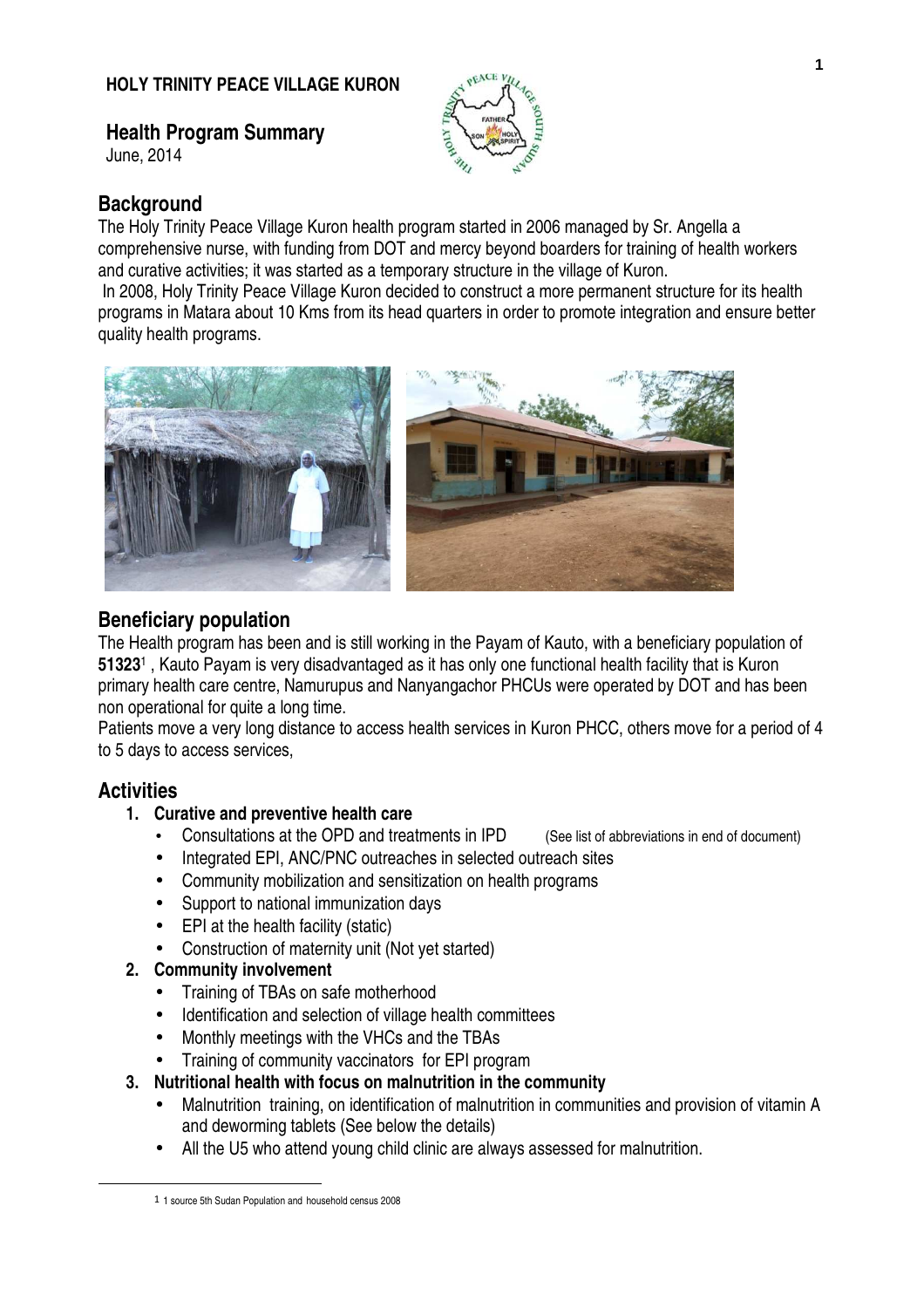#### **Key issues/constraints**

- Shortage of qualified staff in the health facility
- Lack of essential drugs from the county health department (CHD)
- Inconsistent supply of drugs, vaccines and medical supplies by the MoH
- The long distances patients move to access the only functional health facility in the payam
- Irregularities in the supply of vaccines by the CHD
- In adequate supply of MCH supplies (ITNs, mama kits)
- Lack of water supply to the health facility.
- No pit latrines for both the staff and the patients
- No bath shelters for the patients
- Lack of furniture for patients to sit on.
- Inadequate accommodation for the staffs
- Lack of program vehicles to carry out other program activities

## **INTEGRATED OUTREACH ACTIVITIES – Key Activities**

- Establish 5 village health committees and organize monthly VHC meetings
- Identify and train TBAs on safe motherhood
- Issue ITNs and clean delivery kits to pregnant mothers
- Carry out ANC programs both at the health facility and at selected outreach sites with focus towards 4 ANC visits
- Increase number of deliveries attended to by skilled birth attendance
- Monitor progress towards 2 postnatal checks per woman
- Conduct immunization outreaches using both mobile and fixed sites in the catchment area
- Strengthen referral for patients requiring more skilled interventions especially pregnant mothers

## **INTEGRATED OUTREACH ACTIVITIES – Areas of improvement**

- 1. Village health committees (VHCs) are established as per MoH Policy and monthly meetings conducted, they act as a bridge between the health facility and the community:
	- The Holy Trinity Peace Village Kuron health program will continue to support the VHCs formed as it has been realized that they are very essential in implementation of health programs in the communities.
	- VHCs are very good in mobilization, when they are well informed of an activity, its always a success
- 2. Traditional Birth attendants (TBAs) are identified from the community and trained on safe motherhood and identification of risks in pregnancy and referral for skilled delivery in the health facility.
	- The health program will continue to work with the trained TBAs to help encourage pregnant mothers to attend ANC and also health facility delivery
	- Ever since when the training was conducted ANC attendance increase significantly(see the table below)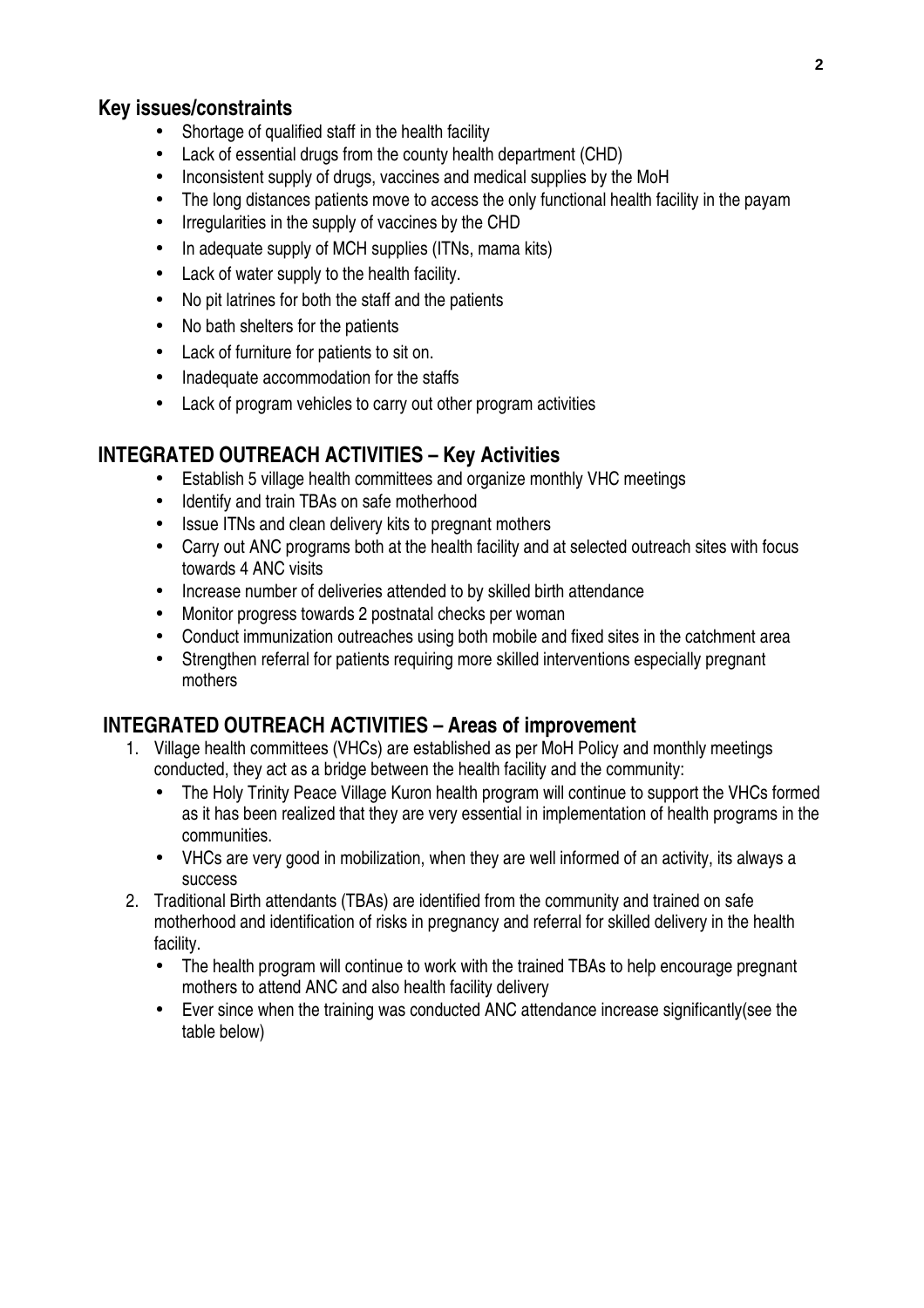

• Health facility delivery has also improved, from less than 4 deliveries in a year to 8 deliveries in the period of five months (see table below for summary).



- 3. Immunization services are conducted daily at static and twice weekly at outreaches, a large number of children were reached for vaccination, DPT3 completers and measles completers rise significantly (see the table below for the statistics)
	- During immunization sessions, health education were done on selected topics depending on the identified needs







• Vitamin A are always given to children of 6 months to 59 months to help prevent future eye infections (summary in the table below

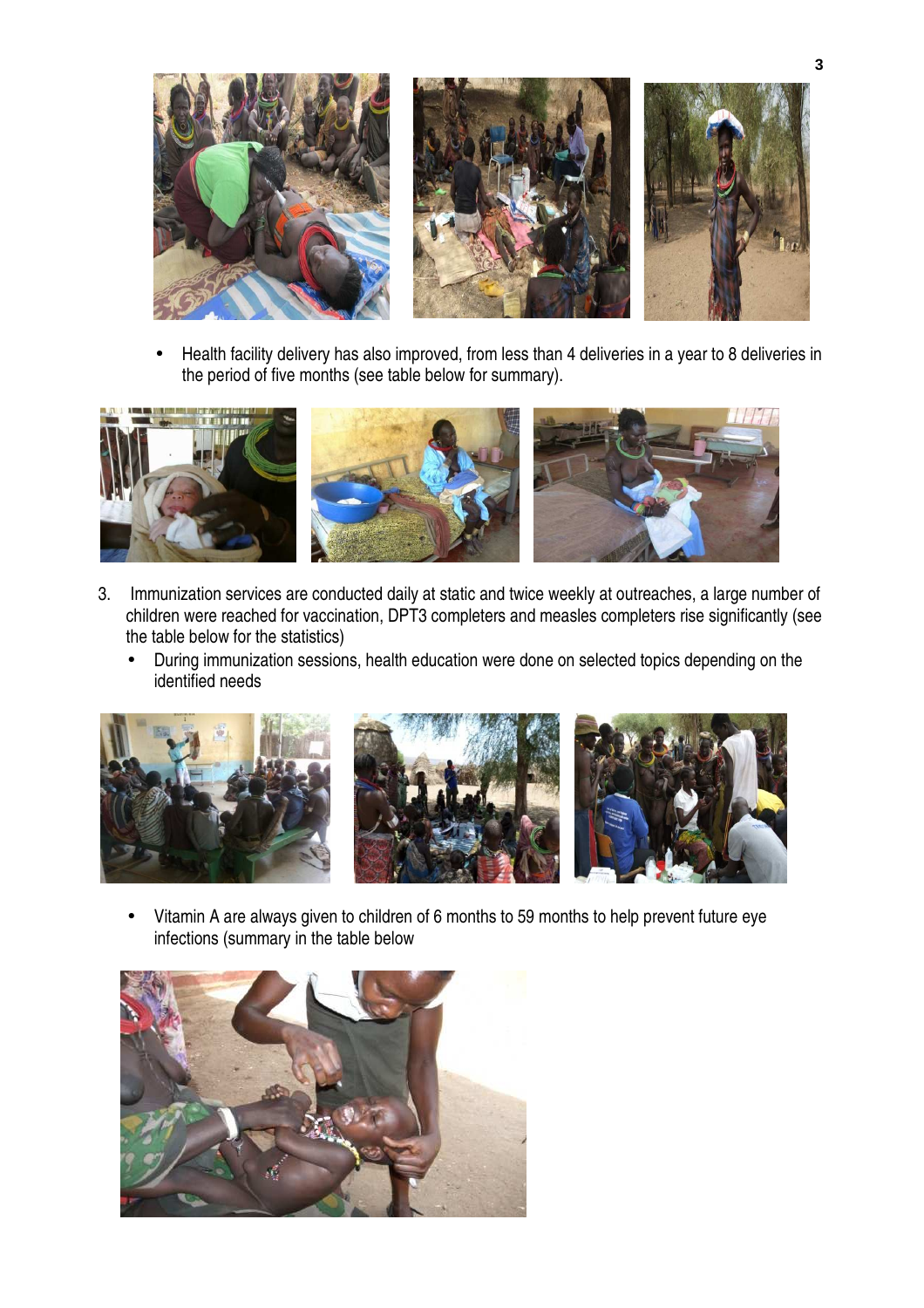# **Accomplishments/Comments:**

| <b>Health indicators</b>                                | 2014             | <b>Comments</b>                                                      |
|---------------------------------------------------------|------------------|----------------------------------------------------------------------|
| Area of operation                                       | Kauto Payam      |                                                                      |
| General population                                      | 51,323           |                                                                      |
|                                                         |                  |                                                                      |
| # of functional Health facilities in the area           | 1                | Namorupus and Nanyangachor are                                       |
|                                                         |                  | non functional (there is need to open                                |
| <b>Utilization</b>                                      |                  | the closed health facilities)                                        |
| # of Health facility consultations, U5 (5months period) | 507 (11.5        | Consultations by Nursing assistant,                                  |
|                                                         | consultations    | clinical officers and midwives are                                   |
|                                                         | per clinician    | considered                                                           |
|                                                         | per day)         |                                                                      |
| # of H/C consultations, all ages (period of 5 months)   | 1,784 (40.5      | MoH (50 consultations per clinician                                  |
|                                                         | consultations    | per day appropriate)                                                 |
|                                                         | per clinician    |                                                                      |
| HC utilization rate, U5 Consultation/year               | per day)<br>0.98 | Standard is 4 / person / year for all                                |
|                                                         |                  | ages.                                                                |
| HC utilization rate, all ages Consultations/person/year | 3.47             | Standard is less than 4                                              |
|                                                         |                  | consultations / person / year for all                                |
|                                                         |                  | ages                                                                 |
| <b>Basic Indicators</b>                                 | $\mathbf{0}$     |                                                                      |
| <b>Crude Mortality Rate</b><br>deaths/10,000/day        |                  |                                                                      |
| U5 mortality rate                                       | 0                |                                                                      |
| deaths/10,000/day                                       |                  |                                                                      |
| Expected No. of pregnancies                             | 2874             | 5.6% of total population(MOH)                                        |
| 1 <sup>st</sup> ANC attendance                          | 493              |                                                                      |
| ANC re-attendance (2-4)                                 | 36 (7.3%)        | 7.3% of new ANC attendances<br>attended at least 2 ANC visits during |
|                                                         |                  | the period                                                           |
| # of ANC re-attendance who received IPT2                | 22 (4.5%)        |                                                                      |
| # of 1 <sup>st</sup> ANC attendance issued with ITNs    | 493 (100%)       | All the 1 <sup>st</sup> ANC attendance received                      |
|                                                         |                  | <b>ITNs</b>                                                          |
| # of ANC attendance 36 weeks and above issued with      | 69 (100%)        | MoH/ WHO recommend mama kit at                                       |
| mama kit<br><b>EPI</b> Indicators                       |                  | 36 WOA                                                               |
| # of DPT3 completers                                    | 763 (31.6%)      | Under one estimated at 4.7% of the                                   |
|                                                         |                  | total population MOH                                                 |
| # of Measles completers                                 | 655 (27.7%)      | Under one estimated at 4.7% of the                                   |
|                                                         |                  | total population (measles vaccine                                    |
|                                                         |                  | has been out of stock for a long                                     |
|                                                         | 1855 (77%)       | time)<br>Estimated at 4.7% of total                                  |
| # of U5 given Vitamin A                                 |                  | population                                                           |
| # of Children screened for malnutrition                 | 2169 (100%)      | All children in contact were                                         |
|                                                         |                  | assessed for malnutrition using                                      |
|                                                         |                  | <b>MUAC</b>                                                          |
| # of Number of village health committees formed         | $5(100\%)$       | VHCs attend meetings together with                                   |
| # of TBAs identified and trained on safe motherhood     | $10(100\%)$      | H/c staffs monthly                                                   |
| and identification of risks in pregnancies.             |                  |                                                                      |